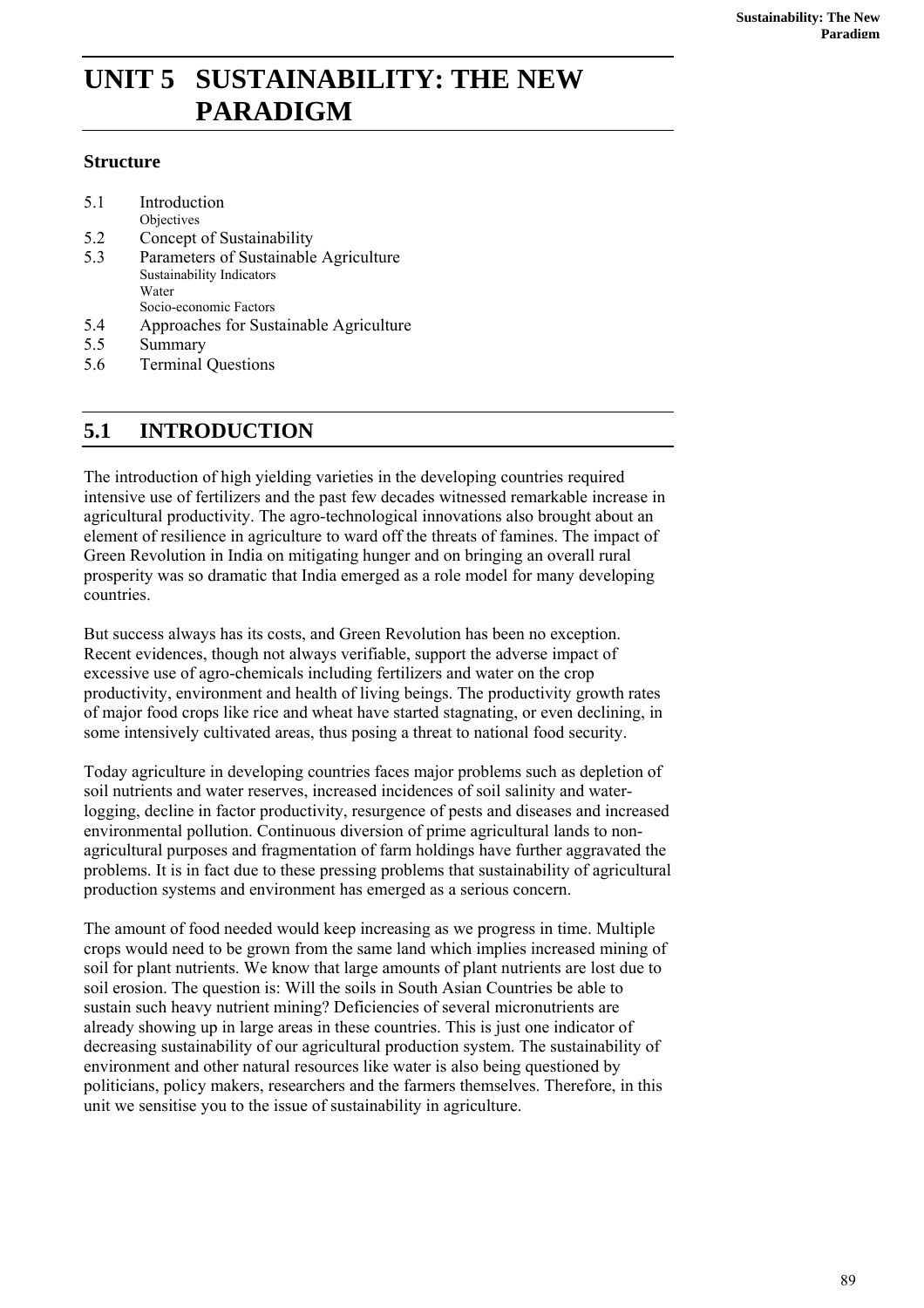#### **Objectives**

After studying this unit, you should be able to:

- explain the concept of sustainable agriculture;
- describe the parameters of sustainable agriculture; and
- discuss various approaches for practicing sustainable agriculture.

## **5.2 CONCEPT OF SUSTAINABILITY**

Sustainable agriculture is a loosely defined term that encompasses a range of strategies to address the **problems of agriculture**. These problems include

- loss of productivity from soil erosion,
- non-judicious use of agro-chemicals particularly pesticides and fertilizers,
- pollution of surface and ground water due to agricultural practices and inputs,
- diminishing supply of non-renewable energy sources, and
- decreased farm income owing to low commodity prices and high production costs.

#### Thus the **concept of sustainability** has several dimensions: **socio-economic**, **cultural**  and **environmental**.

Depending upon the stage of development of scientific agriculture, extent and quality of natural resources, resource base of the farming community, intensity of biotic pressure etc., sustainability has different meanings for different socio-economic strata in the developed and developing countries. It is a complex concept which is generally seen as human**-**centred, long-term and involving interaction with natural systems.

Giampietro et al. (1992) noted that agricultural production systems optimized through economic indicators ignore the fact that human managed systems may be degrading human resources by consuming non-renewable sources and reducing the capacity of some parts of the natural systems to renew or recycle. Adams et al. (1992) also highlighted the need for linkages between economic and ecological indicators of changes in land use. In view of this, FAO, (1989) observed that

**The goal of sustainable agriculture is to maintain production at levels necessary to meet the increasing aspirations of an expanding world population without degrading the environments**.





**Fig.5.1: Sustainable agriculture should help in meeting food needs without degrading the environment**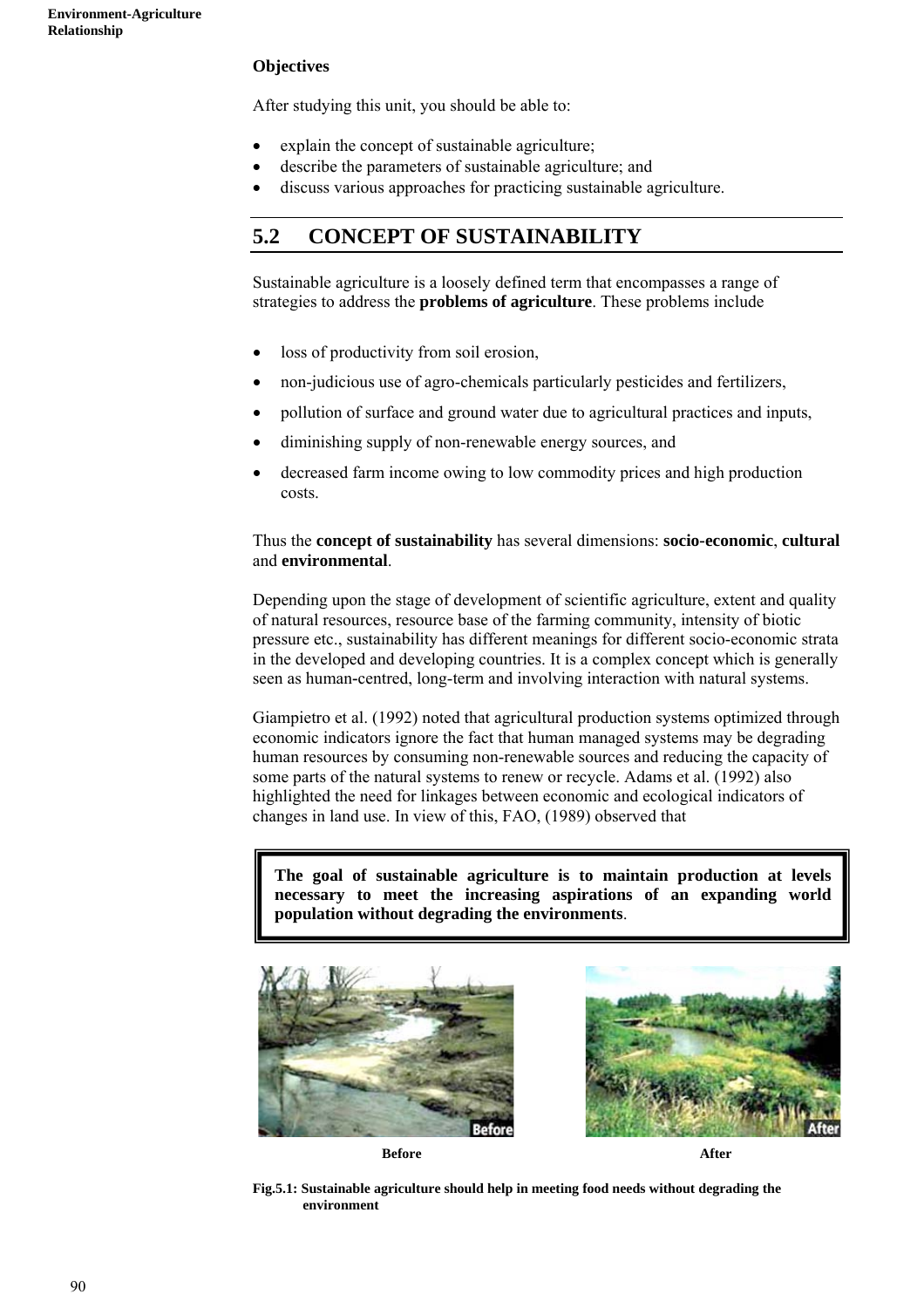Janvry and Garcia (1988) emphasized the need for gender equity in sustainable agricultural production systems. Thus from the viewpoint of developing countries, sustainable agricultural production must:

- meet the changing food, feed, fibre and fuel requirement of the nation,
- assure adequate profit to the farmers,
- conserve and, if possible, improve the natural resource base,
- prevent the degradation of the environment,
- discourage regional imbalances, and
- encourage gender equity.

All these measures of sustainability are subjective rather than quantifiable concepts. Two indices are commonly used to identify the practices which give maximum sustainable yield or maximum sustainable income. These are 'Sustainable Yield Index (SYI)' and 'Sustainable Value Index (SVI)'.

#### **Sustainable Yield Index (SYI)**

SYI is defined as

$$
SYI = \frac{Y - \sigma}{Y_{\text{max}}}
$$

where Y is the estimated average yield of a practice over years,  $\sigma$  is its estimated standard deviation and  $Y_{\text{max}}$  is the observed maximum yield in the experiment. In calculating SYI, the negative values of  $(Y - \sigma)$  should be takes as zero since yield is always a positive quantity. With this premise, the index takes values between zero and unity. In this index,  $\sigma$  quantifies the risk associated with the average performance Y of a treatment. When  $\sigma = 0$  and  $Y = Y_{\text{max}}$ ,  $SYI = 1$ .

#### **Sustainable Value Index (SVI)**

In the case of cropping systems, since more than one crop is involved, the economic assessment of these systems becomes important. In these situations, obtaining maximum sustained level of income is more desirable. To asses these situations on the basis of sustainable income, the index called Sustainable Value Index (SVI) is used. For arriving at SVI, the monetary values of economic produce are used instead of yield values. On one end of the spectrum are the developed countries with almost a zero growth rate of agricultural production, and threatened with a problem of overproduction of agriculture and environmental degradation through industrialization and excessive use of agro-chemicals. On the other end are developing countries like those of the South Asian Region with population growth outstripping agricultural productivity growth. They need to produce more and more food, fibre and fuel from less and less of land. At the same time they are facing the ill effects of modern agricultural practices on the environment.

In South Asian countries, it is envisaged that if the current practice of exploitative management of natural resources and low productivity of agriculture continues, a child born today has less chance of getting adequate food to eat, enough space to live, clean water to drink and pure air to breathe in the years to come. Hence, sustaining the past achievements without deterioration in environment, particularly soil and water resources will continue to be the greatest challenge before agriculture in developing countries like ours.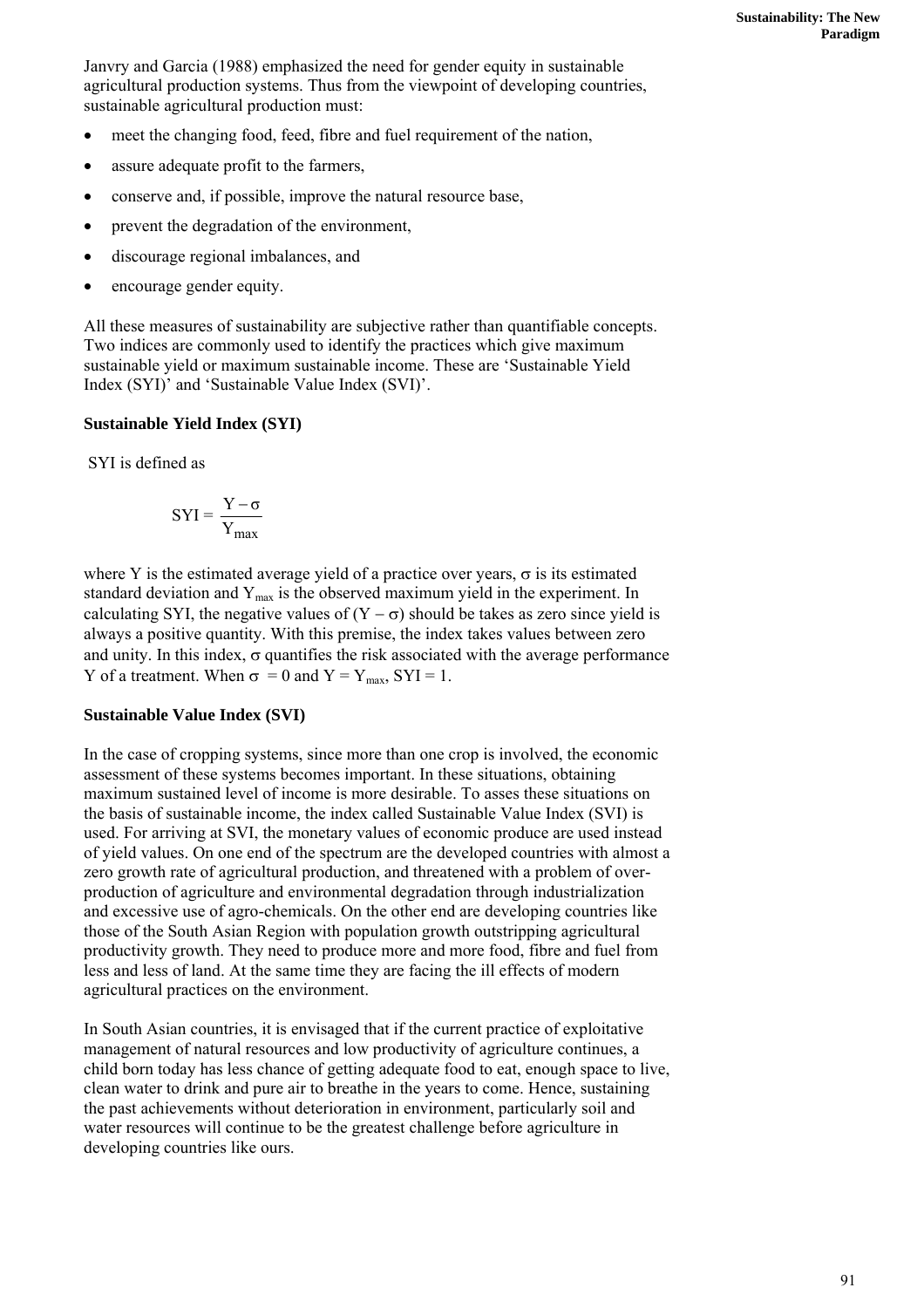#### **SAQ 1**

Why has the issue of sustainability become so important? Explain in the specific context of your region/country.

## **5.3 PARAMETERS OF SUSTAINABLE AGRICULTURE**

You have just studied that sustainable agriculture involves successful management of resources to satisfy changing human needs while maintaining or enhancing the quality of environment and conserving natural resources. In predominantly agriculture-driven economies, sustainable agriculture could more aptly be defined as the one that over the long-term:

- enhances environmental quality and the resource base on which agriculture depends,
- provides for basic human food and fibre needs,
- is economically viable, and
- enhances the quality of life for farmers and society as a whole.

From these definitions as well as other relevant documents on the subject, the following aspects of sustainable agriculture emerge:

- i) Meeting the changing needs of today and tomorrow,
- ii) Economic viability and enhanced productivity,
- iii) Successful management of external and internal, and renewable and nonrenewable resources,
- iv) Maintenance, and preferably enhancement of the quality of environment,
- v) Conservation of natural resources, particularly, soil, water and biodiversity, which form the base of agriculture.



**Fig.5.2: Sustainable agriculture should help us conserve our natural resources** 

A system should be considered sustainable if it uses inputs, both those produced on the farm and those purchased externally, in the most efficient manner to maximize productivity and profitability while minimizing their adverse effect on environment. In other words, technology or practice, which over a period causes adverse effect on soil, water, biodiversity or climate would be considered contributing to unsustainable agriculture.

There are several parameters that characterize sustainable agriculture and we discuss some of these here.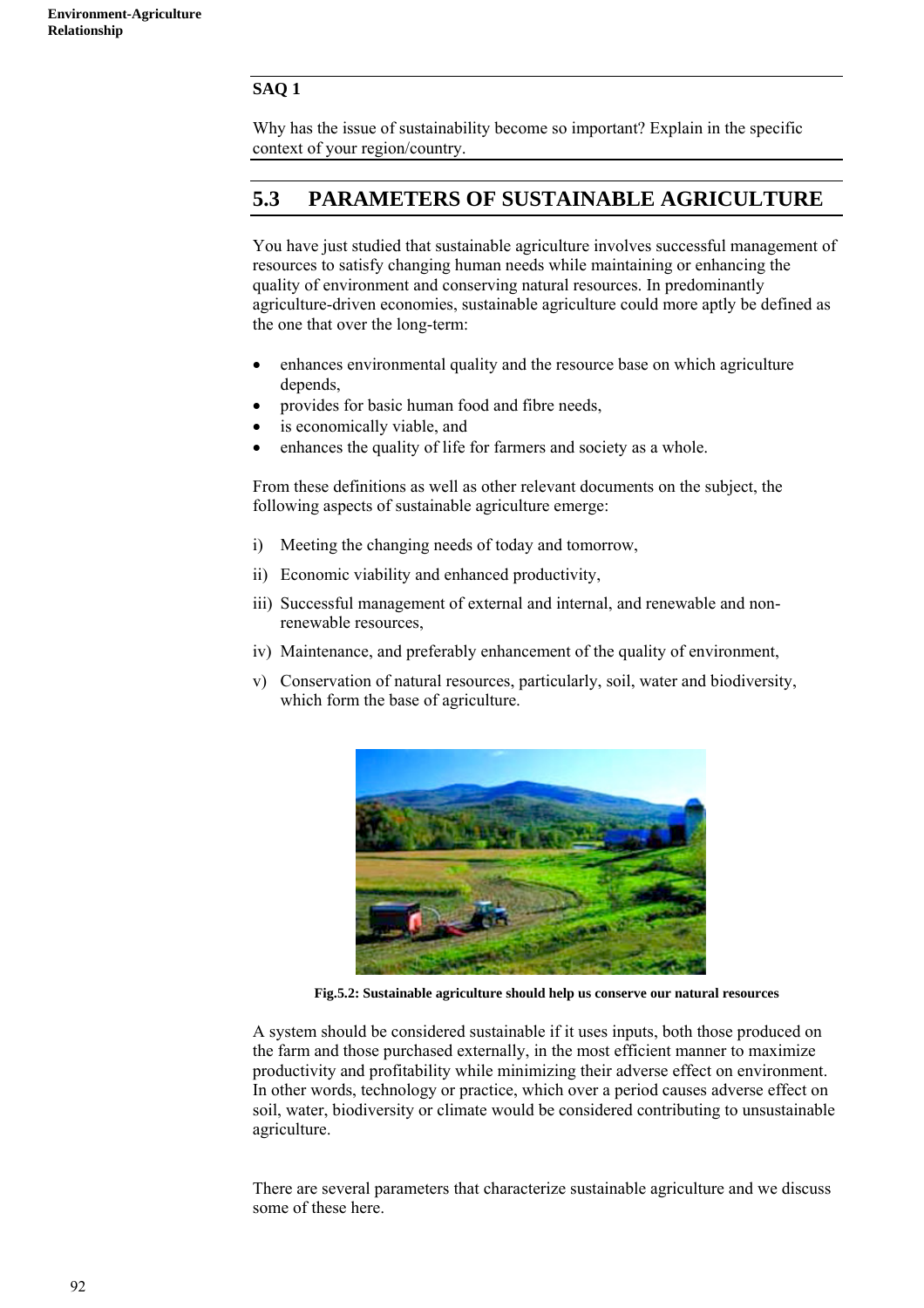#### **5.3.1 Sustainability Indicators**

Certain parameters related to crop yields, productivity, nutrient status, diseases as well as soil health and soil properties are referred to as **sustainability indicators**. We briefly discuss some of these.

#### *Crop sustainability indicators (SI)*

**Yield:** Crop yields determine agricultural production and therefore, this is an important SI. Several studies on rice-wheat cropping system done at experimental centres in India have reported a yield decline in rice (Nambiar, 1994). Of the 7 longterm rice-wheat experiments examined by Ladha et al. (2000), none had a significant decline in wheat yield, but rice yields at Pantnagar declined at a rate of 2.3% per year, while the decline at Ludhiana was 2.7% per year. Such results question the sustainability of the rice-wheat cropping system and call for ameliorative measures if this cropping system is to continue.

**Factor productivity:** Factor productivity is the ratio of output and input in a production system. When only one input such as fertilizer nitrogen is taken into consideration, it is termed as **partial factor productivity** (PFP) and the input indicated by a subscript. For example, PFPn is referred to as PFP for nitrogen. Yadav (1998) studied PFPn from the field experimental data for 16 years from 4 research centres in India (Pantnagar, Faizabad, Sabour and Rewa) and observed that there was a decline in PFPn in rice but not in wheat.

Kumar et al. (1998) on the other hand studied **total factor productivity** (TFP) in 3 states of India (Punjab, Haryana and Uttar Pradesh) and found that TFP during 1985- 92 was lower than that in 1976-85; as a matter of fact, it was negative in Uttar Pradesh. Farmers in these 3 states have increased their fertilizer application rates over the years to obtain the same yield and this indicates a general feeling of reduced PFP due to fertilizers.

**Nutrient deficiencies in crop plants:** Nutrient deficiencies are good sustainability indicators, which if detected in time can save a crop and future prophylactic measures can sustain production from that crop.

**Disease and pest hazards:** Disease and pest hazards can sometimes make an agricultural production completely unsustainable unless ameliorative measures are immediately taken up.

#### *Soil sustainability indicators*

The quality and health of soils determine agricultural sustainability and environmental quality and as a consequence, plant, animal and human health.

**Soil fertility:** Soil fertility is an important SI and can be easily monitored.

**Soil physical properties:** Soil physical properties such as soil structure, bulk density, hydraulic conductivity and infiltration rate affect agricultural production.

**Soil ecology:** Soil ecology can influence organic matter dynamics, nutrient cycling, soil structure and aeration, and is an important SI.

**Soil salinity and alkalinity:** With increasing area under irrigation without adequate drainage, salinity/alkalinity problem is on the increase and it is becoming a serious problem in many areas of our country for sustained agricultural production.



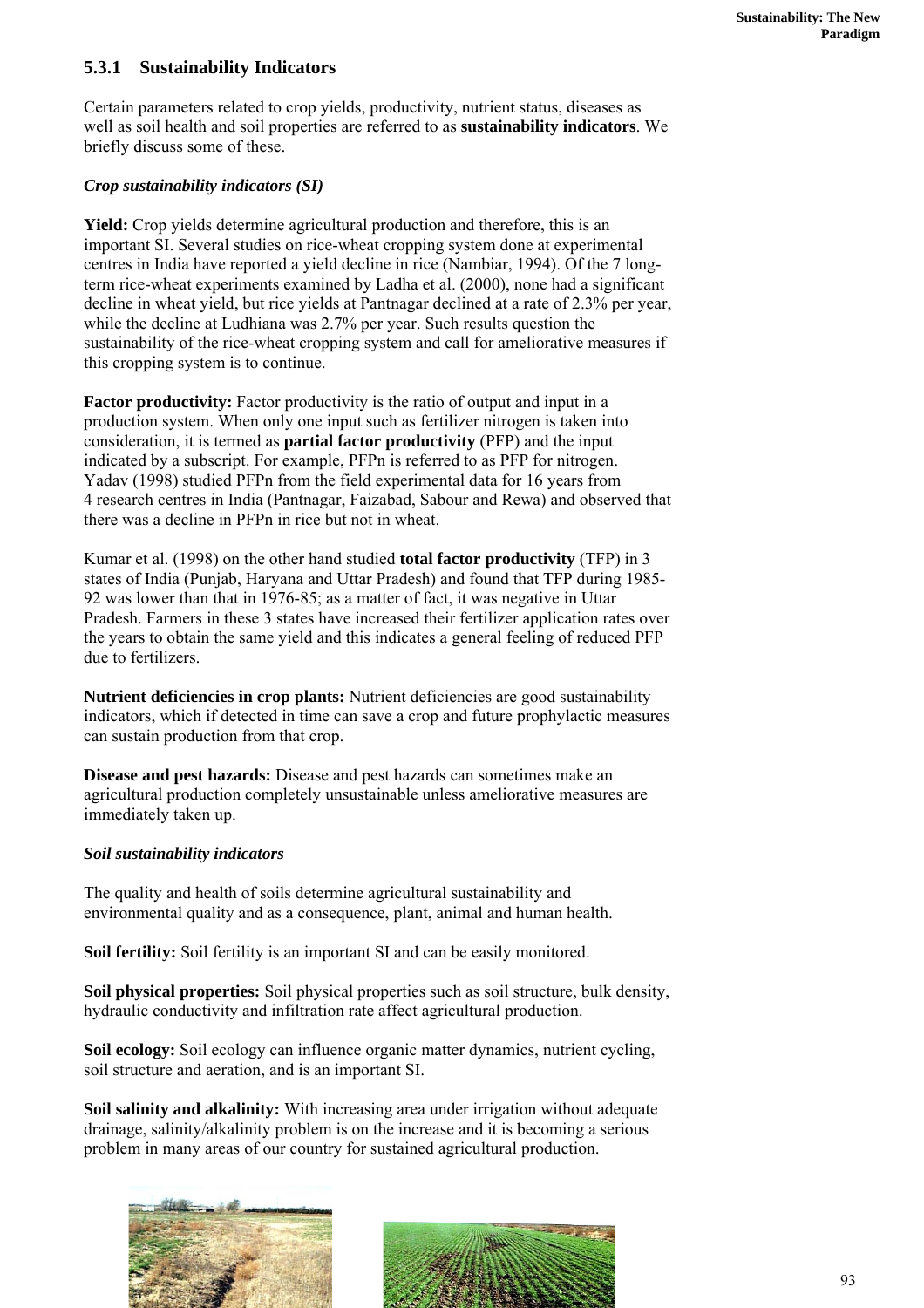$(a)$  (b)

**Fig.5.3: Soil and water conservation measures transform a field from (a) to (b).** 

#### **5.3.2 Water**

Agriculture is the biggest consumer of water worldwide. In Asia, it accounts for 86% of total annual water withdrawal. Of all the crops, irrigated rice in particular is a heavy consumer of water; it takes some 5,000 litres of water to produce 1 kg of rice. The general figures for rice and wheat are  $7,650$  and  $4,000$  m<sup>3</sup>/ha. Projections suggest that most Asian countries will have severe water problems by the year 2025 (IRRI, 1995).

Water availability is an important index of sustainability of agriculture. In the ricewheat belt of northern India, there are reports of serious decline in ground water and its level is receding fast. This is attributed to over-withdrawal of ground water. Such an agricultural production system is definitely not sustainable and calls for immediate measures to change it. In Unit 7, we discuss the issues related to water in detail.

#### **5.3.3 Socio-economic Factors**

**Regional imbalance:** Progress in agriculture has not been uniform in developing countries. An example may be taken from India of irrigation as a natural resource and input. Data on growth in irrigated area by 1966-67 and 1996-97 in different states of India shows that by 1996-97, the state of Punjab had 92.9% of its area under irrigation, followed by Haryana (76.2%) and Uttar Pradesh (68.7%). On the other hand, Maharashtra had only 14.4% area under irrigation by 1996-97 and the value for Karnataka was only 21.9%.

Although regional imbalances are unavoidable due to availability of water resources in a region, they do create a problem for a uniform sustainable agricultural production in a given country. The only option left is to develop different agricultural production systems for different states/regions, depending upon their water and soil resources so that the differences between money earned per hectare are minimized. The effort should be towards maximizing per capita agricultural income so that near uniform living standards are attained, which is a Herculean task for all developing nations and governments.

**Gender equity:** In several regions of these countries, hard manual labour in agriculture is left for women, while they have little role in decision-making. However, with the progress in women's education and opening of more and more job opportunities for them, this trend is on the decline. This is a welcome change. Such changes in the social system will have a definite bearing on agricultural production systems in rural areas of these countries, hopefully towards betterment.

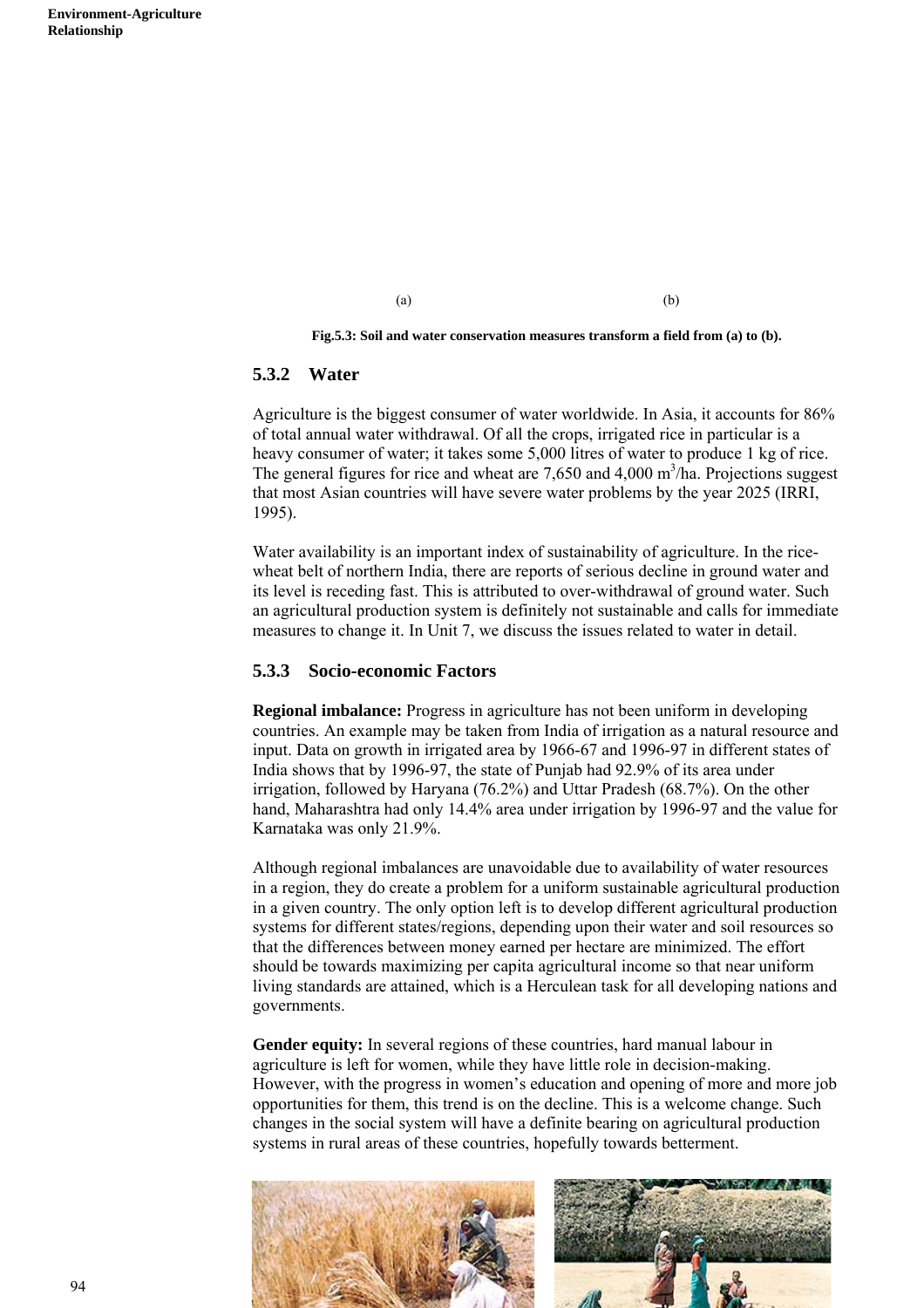#### **Fig.5.4: Gender equity is a major issue in sustainable agriculture**

As the perception of the term sustainability is not the same under all situations, the parameters to define and measure sustainability of an agricultural system may also vary according to local and national needs, food security scenario, socio-economic conditions of the farmers and the quality of resources. A sustainable system is one with a non-negative trend in a measured output. In other words, **a system can be considered sustainable over a defined period if the outputs do not decrease when inputs are not increased.** 

Some research efforts have been made to identify and evaluate efficient sustainability parameters. Important indices that have emanated out of sporadic studies are given as under:

- i) Partial factor productivity and total factor productivity;
- ii) Agronomic or incremental efficiency of external inputs;
- iii) Physiological or internal efficiency of external inputs;
- iv) Soil quality index;
- v) Sustainable yield index;
- vi) Benefit-cost ratio;
- vii) Soil organic matter levels; and
- viii) Apparent nutrient balance sheets.

In fact, a single sustainability index that addresses productivity, resource utilization, environmental aspects and economic viability is lacking, though the same may be of immense practical significance. Unfortunately, 'sustainability' has been used merely as a fancy word by researchers, planners and policy makers. Sincere and continued efforts to understand and evaluate sustainability of an agricultural system, management practices or processes are scarce and sporadic.

#### **SAQ 2**

a) List the sustainability indicators. Which parameters of sustainability are relevant to your country's agriculture?

b) What do you understand by the term 'factor productivity'?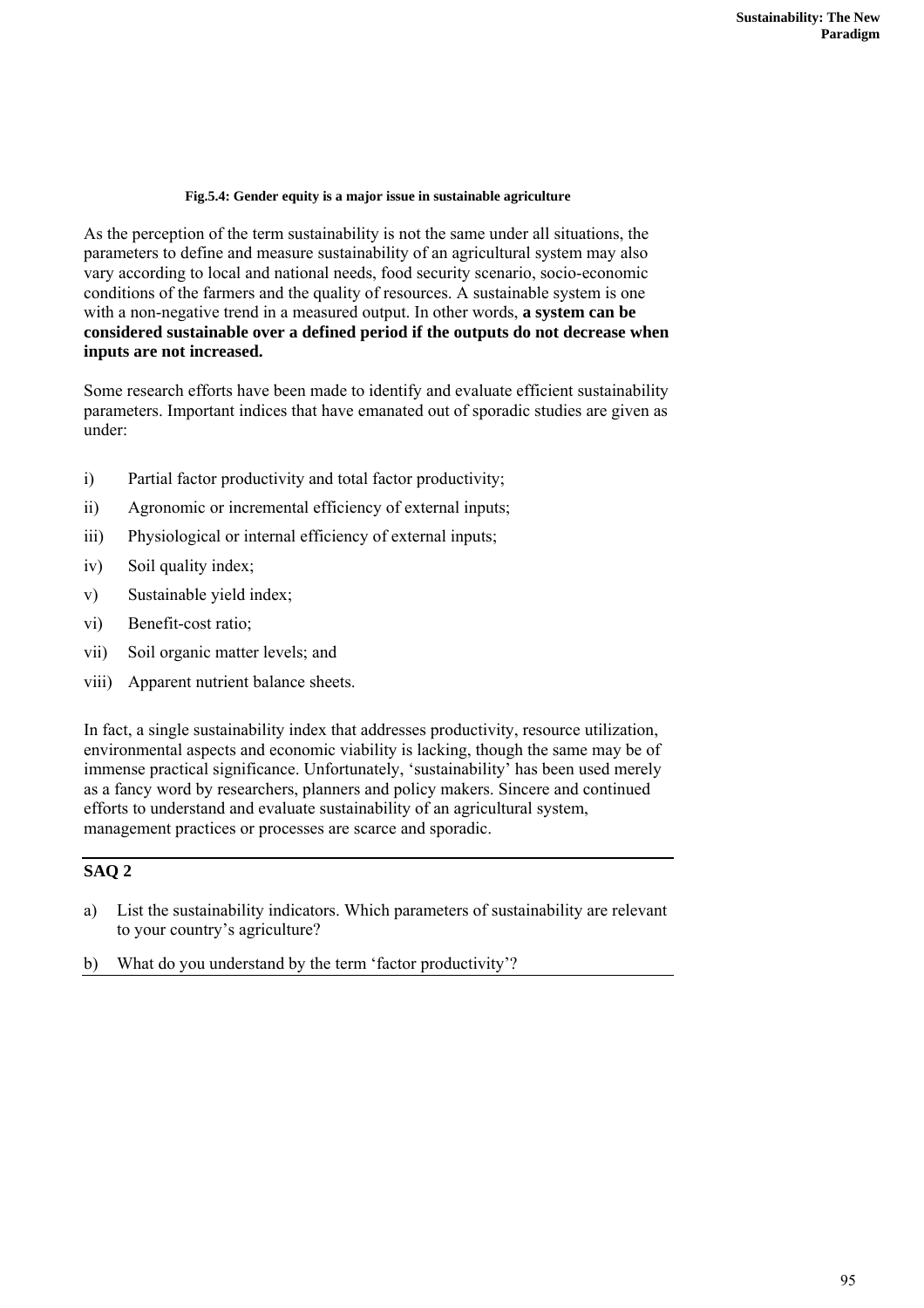## **5.4 APPROACHES FOR SUSTAINABLE AGRICULTURE**

The term 'sustainable agriculture' and 'alternative agriculture' are often used as synonyms to refer to a spectrum of farming practices which provide farmers with economically viable and environmentally sound alternatives to developing their farming systems. The sustainable or alternative agriculture should necessarily pursue the following goals:

- More thorough incorporation of natural processes such as nutrient cycles, nitrogen fixation and pest-predator relationships into the agricultural production systems,
- Reduction in the use of off-farm inputs (you will learn about these in Unit 10) having greatest potential to harm the environment or the health of farmers and consumers,
- Greater productive use of the biological and genetic potential of plant and animal species,
- Matching cropping patterns and their production potential with physical limitations of agricultural lands (this would ensure long-term sustainability of current production levels), and
- Profitable and efficient production with emphasis on improved farm management and conservation of soil, water, energy and biological resources.

Sustainable agriculture can be achieved through the following measures:

**Crop Diversification:** Crop diversification methods like rotation, mixed cropping, inter-cropping, double cropping have been found successful in many situations. The major advantages of these types of diversification include

- reduced erosion,
- improved soil fertility,
- minimization of risk, and
- increased vield.

Crop diversification can be done by adopting the principle of crop rotation, inclusion of crops with biological nitrogen fixation and following the practices of mixed cropping and efficient cropping systems.



**Fig.5.5: a) Inter-cropping; b) Mixed cropping** 

**Choice of crops and animal components of farming system:** The sustainable agricultural revolution may be triggered by shifting our mindset from a commoditycentred approach to an entire cropping or farming system. The triple goals of "more food, more income and more livelihoods" per hectare of land can be achieved provided suitable combinations of farming system components (crops, animal husbandry, forestry, fisheries, poultry agro-industries) are chosen and supported by resource based eco-technologies and farmers' participatory approach.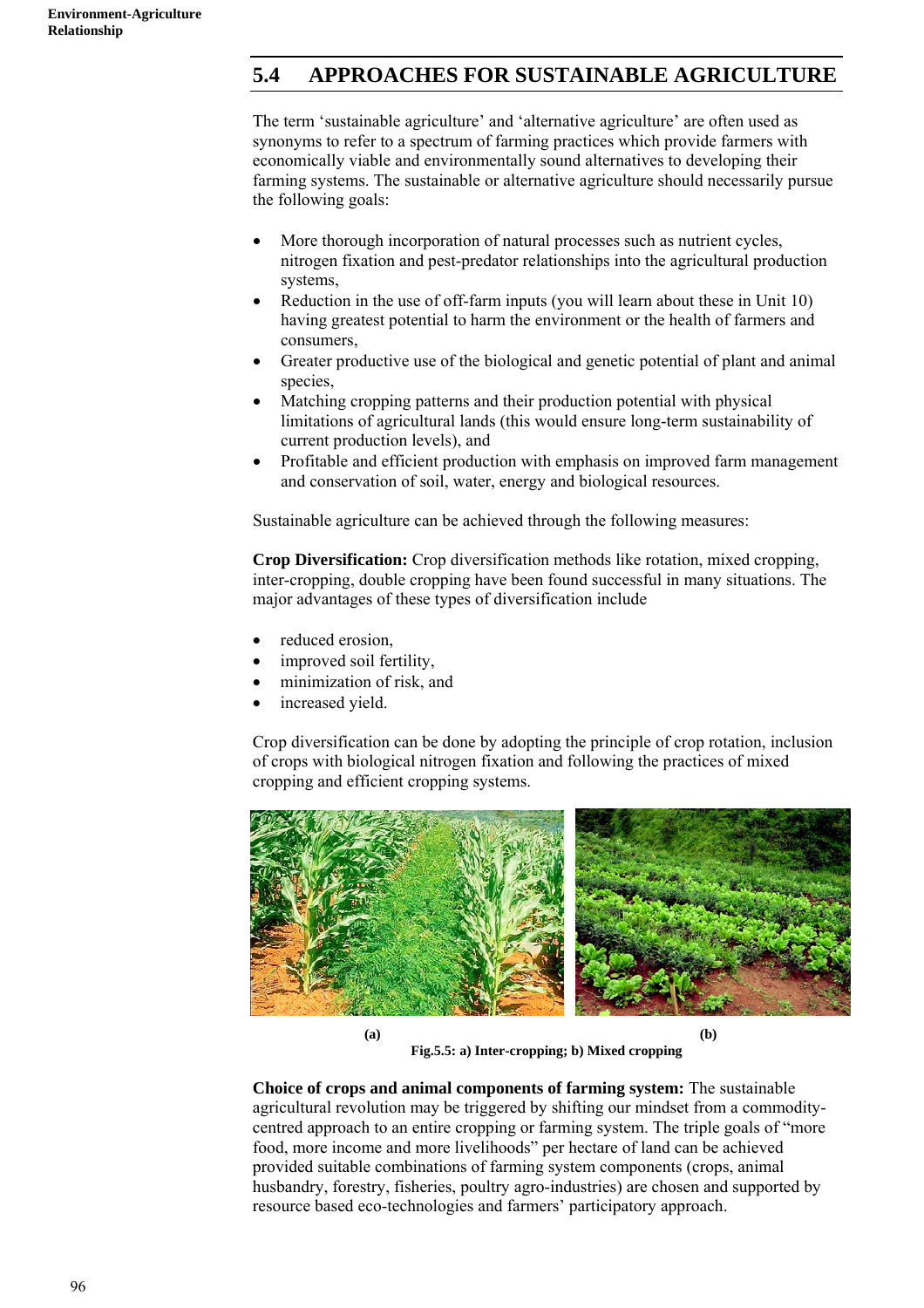**Genetic Diversity:** Green revolution has led to genetic homogeneity with a greater genetic vulnerability to biotic stresses. Therefore, there is a need of growing crop varieties with different genetic constitutions in different agro-climatic zones. This will minimize the risk of crop failure during the insect-pest and disease attack as well as during the adverse climatic situations.

**Integrated Nutrient Management (INM):** INM is a principle and concept of using the different sources of nutrients like organic manures, chemical fertilizers, biological nitrogen fixation and other methods of nutrient saving in an optimum manner. Thus the productive potential of the soil can be maintained over a long period of time without adverse effects on the environment. INM also includes use of a suitable variety, optimum cultural management and soil and water use for efficient and sustainable crop production.

The important components of INM are – **fertilizers**, **farmyard manure**, **compost**, **crop residues**, **green manure**, **green leaf manure**, **rhizobium**, **blue green algae**, **phosphate solubilizing bacteria** and **azolla**.

The important steps for the adoption of INM are as follows:

- i) a system approach for the management of nutrients should be followed so that input use efficiency can be increased,
- ii) the recommendation of fertilizers should be based on soil test values,
- iii) agronomic practices like split application of fertilizers, use of coated and granulated fertilizers, optimum combination of organic and inorganic sources of nutrients and right method of fertilizer placement should be adopted,
- iv) conjunctive use of farm waste should be made,
- v) nutrient responsive varieties should be selected, and
- vi) appropriate water management strategies considering the right moisture nutrient interaction, should be used.

The basic concept underlying the principles of INM is the maintenance of and/or improvement of soil-fertility for sustaining crop productivity on long-term basis. This may be achieved through combined use of all possible sources of nutrition and their scientific management for optimum growth; yield and quality of different crops in their cropping systems in an integrated manner and in specific agro-ecological situations (recall Unit 2).

Organic materials were practically the only external source of nutrients to crops before the introduction of inorganic fertilizers. As a result of the advent of quick acting chemical fertilizers, a stage has reached that the supplementary and complimentary role of organic materials is being understood once again for sustainable agriculture and keeping the soil health in order. With an ever increasing cost of chemical fertilizers and their contribution to the degradation of the agricultural lands, it has been realized that organic materials such as organic manures, crop-residues, green manures, bio fertilizers and legumes in rotation, will have to be utilized judiciously to maintain and improve the soil fertility and productivity.

The manuring and recycling of various forms of residues has the advantage of converting the animal and farm wastes into useful product for meeting nutrient requirement of crops, besides maintaining the soil conditions and improving the overall ecological balance. As most parts of the plant nutrients are required by animals and human beings, if not regulated properly, enormous losses take place and substantial amount of nutrients are wasted.

**Resource conservation and their regulated recycling for production is the option for sustained living**.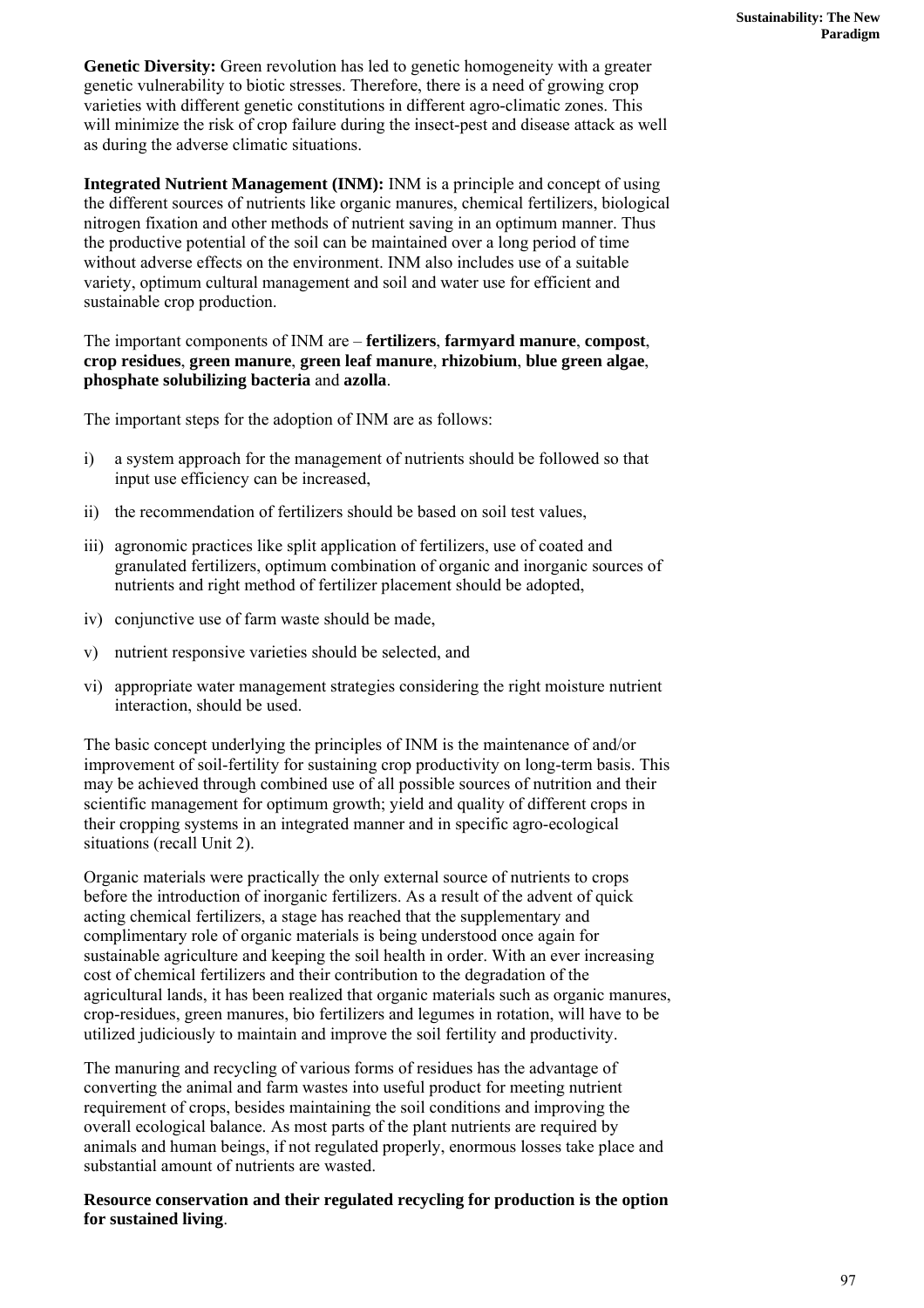But two basic questions remain unanswered while recommending integrated nutrient management.

#### **i) To what extent can INM replace commercial fertilizers on field scale?**

In developing countries like India, most farmers are poor and marginal and may not afford to go for a green manure crop at the cost of some economic crop in sequence. Animal manure in huge quantities may not be available to effectively contribute to the nutrient needs of the intensive cropping systems and that also when most of the cow dung is utilized as cakes to meet the domestic needs of fuel.

**ii) To what extent can the use of commercial fertilizers be reduced through INM without any reduction in the targeted growth rate of food grain production to accommodate the growing needs of the increasing population of the country?**

It is widely felt that in the event of a heavy cut on fertilizer use, it will be difficult to meet the growing food needs and no alternative will be left except bringing additional land under cultivation and thereby again damaging or destroying the natural ecosystem.

#### **SAQ 3**

- a) What do you understand by integrated nutrient management?
- b) How does integrated nutrient management affect the sustainability of agriculture?

**Integrated Pest Management (IPM):** IPM is a philosophy of controlling the pest in the crop field (in the context of the associated environment) by utilizing all suitable techniques and methods in as compatible a manner as possible and maintaining the pest population at levels below those causing economic injury. It deals with the optimization of different pest control practices and not the maximization of pest control in terms of overall economic, social and environmental values.



**Fig.5.6: Practices in IPM; a) Bug trap; b) Spraying insecticide and c) Releasing ladybugs for aphid control** 

The important components of IPM are

use of pest resistant or tolerant varieties,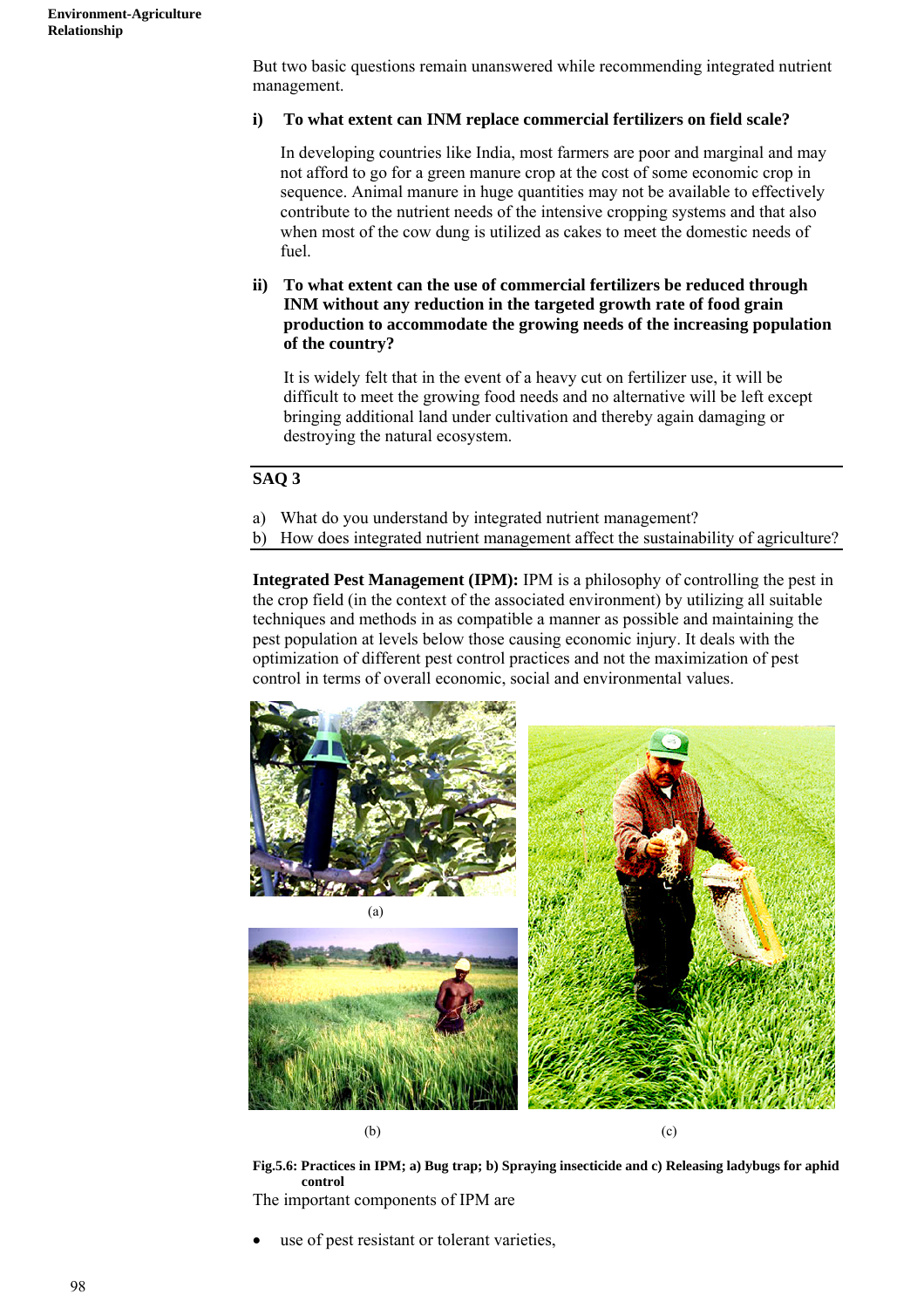- cultural practices like early or late planting, summer ploughing, use of pheromone traps, use of parasites, predators, and pathogens of crop pests, quarantine measures, hand collection etc.,
- judicious use of pesticides and other chemicals used for pest control.

IPM is a knowledge intensive approach and is still more of an aspiration than a reality for the average farmer in developing countries.

**Sustainable Water Management:** Water is an important natural resource required for crop production, human and animal need and for a number of atmospheric phenomena which are necessary for life. The necessary steps for achieving the sustainable use of water resources are as follows:

- effective water saving.
- equity in water sharing,
- efficiency in water delivery and use, maintenance and recharge of both ground and surface water resources.
- there should be an integrated policy for the conjunctive and appropriate use of rain, river, ground, sea and sewage water.



**Fig.5.7: Water conservation through drip and sprinkler irrigation** 

Post harvest Management: Income enhancement through better management of plant produce by ensuring good transport, grading, processing is becoming popular now-a-days. Farmers will not only adopt the best available threshing, storage and processing measures but will also try to produce value added products from every part of the plant or animal.

**Investment in sanitary and phytosanitary measures** is important for providing quality food both for domestic consumers and for export. To assist the spread of post harvest technology awareness, governments in developing countries should make a major investment in storage, roads, transportation and on sanitary and phytosanitary measures.

**Energy Management:** Energy management is an important and essential input. Besides the energy efficient systems of land, water and pest management described earlier every effort will have to be made to harness biogas, biomass, solar and wind energies to the maximum extent possible. Solar and wind energy can be used in hybrid combinations with biogas for farm activities like pumping water and drying grains and other agricultural produce as you will learn in Unit 9.

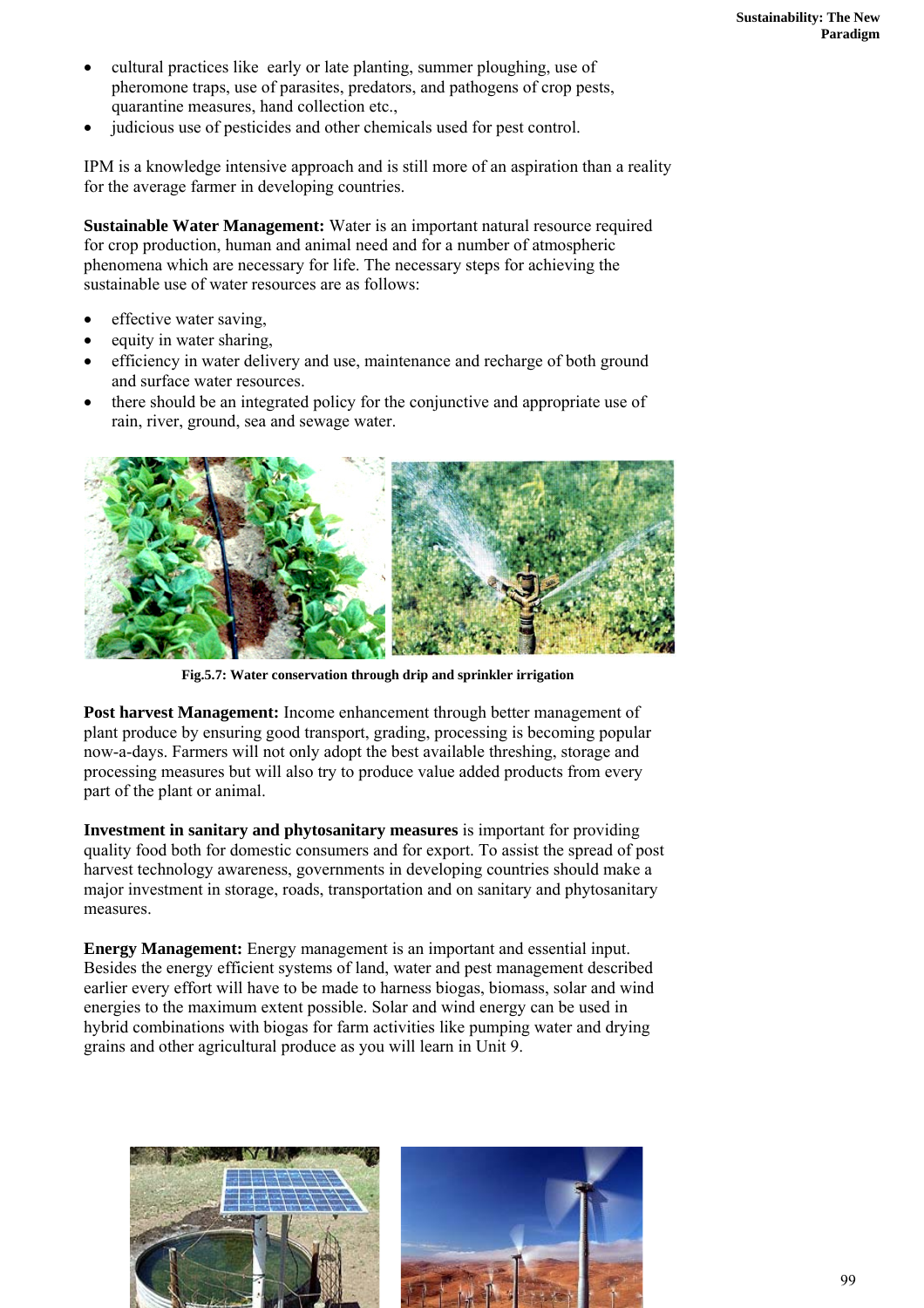**Fig.5.8: Alternative energies in farming; a) solar water pump; b) wind energy.** 

(a) (b)

**Extension of Technologies and Managing Information Input:** New communication and computing technologies will have profound implications in everyday research activities. Remote sensing and other space satellite outputs are providing detailed geographic information useful for land and other natural resource management.

Programmes for extension education and communication for farmers will certainly help popularize the sustainable agricultural practices. A very important option in extension techniques towards sustainable agriculture is "Social Engineering" which means influencing the farmers' attitude to make them aware about ecological production and economic consequences of a technology and policy being adopted. This can make all the above components successful at a farmer's field level.

**Decision Support System (DSS):** The decision support systems (DSS) involving simulation modelling comprises of studying simultaneously the soil-plantenvironment continuum. Once an appropriate model is developed and validated under a defined farming situation, sustainability of a management practice or practices can be evaluated even without long term experiments (LTEs) under similar situations. The data of existing LTEs can also be used for deriving useful predictions and trends on sustainability of production systems. The weather data, genetic coefficients of the crops and soil parameters as per requirements of the DSS models usually suffice.

The major problem with this approach is that modelling of biological systems is still in its infancy. Whichever models are developed, their success and reliability of simulation depend on the quality and the amount of minimum data set generated to validate and run the models. Nevertheless, there is a great scope to develop and improve the simulation models for their use in sustainability analysis. Majority of the existing models are meant for simulation of crop growth and nutrient dynamics in soil-plant system under given set of environmental conditions. There should be an effort to include, if possible, an economics sub-routine in existing models, or develop new models with capability to simulate economic viability besides crop growth and other parameters.

We now summarise what you have studied in this unit.

### **5.5 SUMMARY**

- **Sustainability of agriculture** in developing countries is believed to be at stake for three major reasons that emerged as a consequence of intensive farming:
	- excessive use of irrigation water.
	- replacement of rich diversity of traditional varieties with fewer high yielding varieties, and
	- indiscriminate use of fertilizers and pesticides.
- As the per capita availability of agricultural land in these countries is further shrinking, sustainable agricultural productivity has to be thought about in terms of raising yield levels until population stabilizes and malnutrition is alleviated. Here **sustainable productivity implies a reasonable level of production without harming the ecosystem.**
- In order to realize sustainable agriculture, it is important **to maintain soil health and quality, practice scientific principles of crop rotation, maximize benefits**